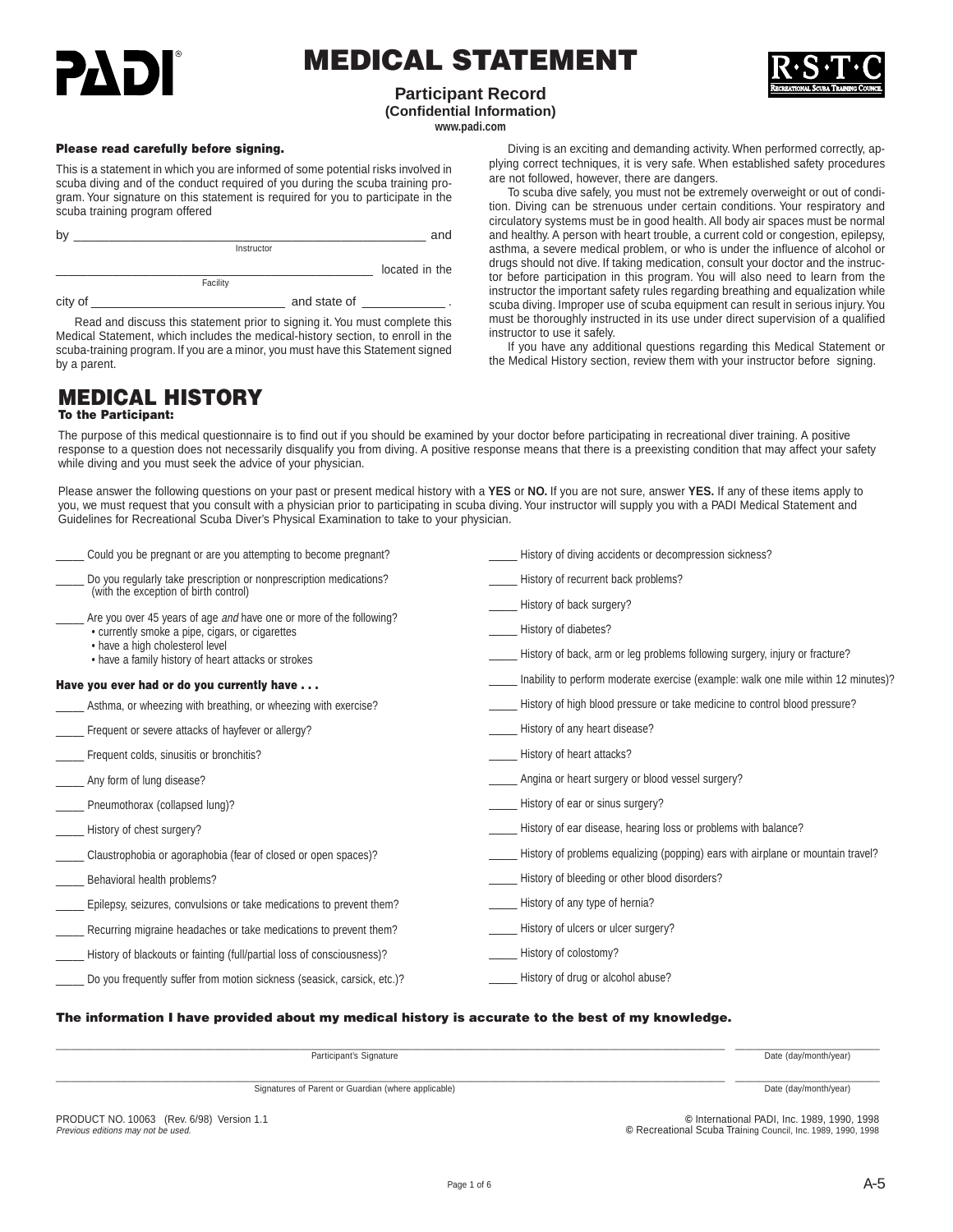## **STUDENT**

| Please print legibly.                                     |       |         |                                                                                                                                                                                                                                      |  |  |  |
|-----------------------------------------------------------|-------|---------|--------------------------------------------------------------------------------------------------------------------------------------------------------------------------------------------------------------------------------------|--|--|--|
|                                                           | First | Initial | Last                                                                                                                                                                                                                                 |  |  |  |
|                                                           |       |         | Mailing Address <b>Contract Contract Contract Contract Contract Contract Contract Contract Contract Contract Contract Contract Contract Contract Contract Contract Contract Contract Contract Contract Contract Contract Contrac</b> |  |  |  |
|                                                           |       |         |                                                                                                                                                                                                                                      |  |  |  |
|                                                           |       |         |                                                                                                                                                                                                                                      |  |  |  |
|                                                           |       |         |                                                                                                                                                                                                                                      |  |  |  |
|                                                           |       |         |                                                                                                                                                                                                                                      |  |  |  |
|                                                           |       |         |                                                                                                                                                                                                                                      |  |  |  |
| Name and address of your family or primary care physician |       |         |                                                                                                                                                                                                                                      |  |  |  |
|                                                           |       |         |                                                                                                                                                                                                                                      |  |  |  |
|                                                           |       |         | Address Phone (2002) 2012 12:00:00 Phone (2003) 2012 12:00:00 Phone (2004) 2012 12:00:00 Phone (2004) 2012 12:00:00 Phone (2004) 2012 12:00:00 Phone (2004) 2012 12:00:00 Phone (2004) 2012 12:00:00 Phone (2004) 2012 12:00:0       |  |  |  |
|                                                           |       |         |                                                                                                                                                                                                                                      |  |  |  |
|                                                           |       |         |                                                                                                                                                                                                                                      |  |  |  |
|                                                           |       |         | Address Phone (2002) Phone (2003) 2012 12:30 Phone (2003) 2012 12:30 Phone (2003) 2012 12:30 Phone (2003) 2013                                                                                                                       |  |  |  |
|                                                           |       |         |                                                                                                                                                                                                                                      |  |  |  |
|                                                           |       |         |                                                                                                                                                                                                                                      |  |  |  |

## **PHYSICIAN**

This person is an applicant for training or is presently certified to engage in scuba (self contained underwater breathing apparatus) diving. Your opinion of the applicant's medical fitness for scuba diving is requested. Please review Guidelines for Recreational Scuba Diver's Physical Examination.

### **Physician's Impression**

□ I find no medical conditions that I consider incompatible with diving.

 $\Box$  I am unable to recommend this individual for diving.

#### **Remarks**

I have reviewed Guidelines for Recreational Scuba Diver's Physical Examination.

|           |                       |                                                                       | M.D. Date |                  |
|-----------|-----------------------|-----------------------------------------------------------------------|-----------|------------------|
|           | Physician's Signature |                                                                       |           | (day/month/year) |
| Physician |                       | Clinic/Hospital<br><u> 1980 - Johann Barbara, martin amerikan per</u> |           |                  |
| Address   |                       |                                                                       |           |                  |
| Phone (   |                       |                                                                       |           |                  |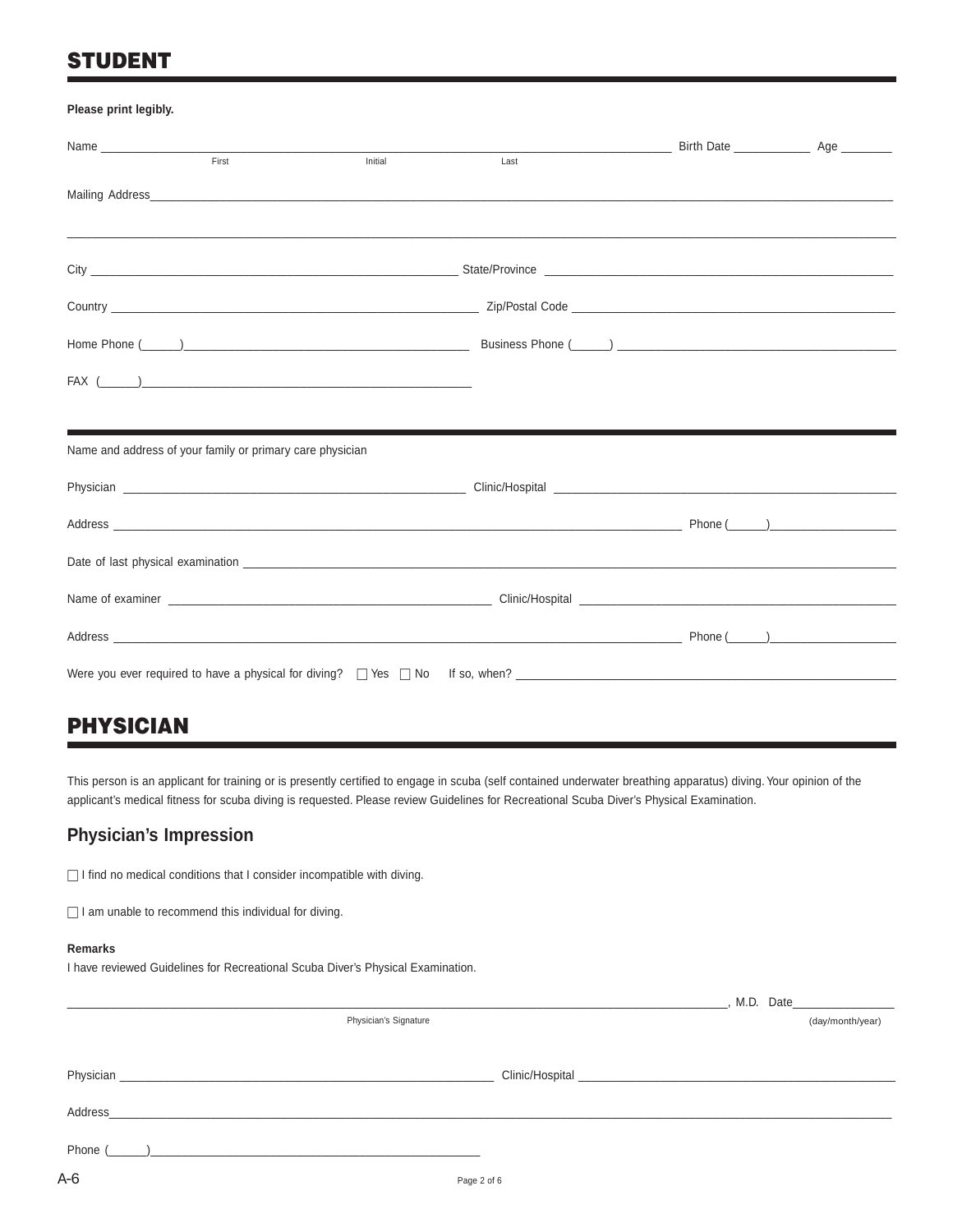# **GUIDELINES FOR RECREATIONAL SCUBA DIVER'S PHYSICAL EXAMINATION**

#### Instructions to the Physician:

Recreational scuba (self contained underwater breathing apparatus) diving has an excellent safety record. To maintain this status it is important to screen student divers for physical deficiencies that could place them in peril in the underwater environment.

The Recreational Scuba Diver's Physical Examination contains elements of medical history, review of systems and physical examination. It is designed to detect conditions that put a diver at increased risk for decompression sickness, pulmonary overinflation syndrome with subsequent cerebral gas embolization and loss of consciousness that could lead to drowning. Additionally, the diver must be able to withstand some degree of cold stress, cope with the optical effects of water and have a reserve of physical and mental abilities to deal with possible emergencies.

The history, review of systems and physical examination should include, as a minimum, the points listed below. The list of contraindications, relative and absolute, is not all inclusive. It contains the most commonly encountered medical problems only. The brief introductions should serve to alert the physician to the nature of medical problems that put the diver at risk, and (lead him) to consider the individual patient's state of health.

Diagnostic studies and specialty consultations should be obtained as indicated to satisfy the physician as to the diver's status. A list of references is included to aid in clarifying issues that arise. Physicians at the Divers Alert Network (DAN) are available for consultation by phone (919) 684-2948 during normal business hours. For emergency calls, 24 hours, 7 days a week, call (919) 684-8111.

Some conditions are absolute contraindications to scuba diving. Conditions that are absolute contraindications place the diver at increased risk for injury or death. Others are relative contraindications to scuba that may be resolved with time and proper medical intervention. Ultimately the physician should decide with the individual, based on his knowledge of the patient's medical status, whether the individual is physically qualified to participate in scuba diving.

Remember at all times that scuba is a recreational sport, and it should be fun, not a source of morbidity or mortality.

### **CARDIOVASCULAR SYSTEMS**

**Relative Contraindications:** The diagnoses listed below potentially render the diver unable to meet the exertional performance requirements likely to be encountered in recreational diving. The diagnoses listed may lead the diver to experience cardiac ischemia and its consequences. Formalized stress testing is encouraged if there is any doubt regarding physical performance capability. The suggested minimum criteria for stress testing in such cases is 13 METS. Failure to meet the exercise criteria is disqualifying. Conditioning and retesting may make later qualification possible.

#### **• History of CABG or PCTA for CAD**

- **History of myocardial infarction**
- **Hypertension**
- **History of dysrythmias requiring medication for suppression**
- **Valvular regurgitation**
- **Asymptomatic mitral valve prolapse**

**• Pacemakers** – The pathologic process that necessitated pacing should be addressed regarding the fitness to dive. Finally in those instances where the problem necessitating pacing does not preclude diving, will the diver be able to meet the performance criteria? **Note:** Pacemakers must be certified by the manufacturer as able to withstand the pressure changes involved in recreational diving (to depths of 130 feet of sea water).

**Absolute Contraindications:** Venous gas emboli produced during decompression may cross **intracardiac shunts** and enter the cerebral circulation with potentially catastrophic results. **Asymetric septal hypertrophy** and **valvular stenosis** may lead to the sudden onset of unconsciousness during exercise.

#### • **Congestive heart failure**

### **PULMONARY**

Any process or lesion that impedes air flow from the lung places the diver at risk for pulmonary overinflation with alveolar rupture and the possibility of cerebral air embolization. Asthma (reactive airway disease), COPD cystic or cavitating lung diseases all may lead to air trapping. Spirometery, provocative tests such as methacholine challenge and other studies to detect air trapping should be carried out to establish to the examining physician's satisfaction that the diver is not at risk. A **pneumothorax** that occurs or recurs while diving is catastrophic. As the diver ascends, air trapped in the cavity expands rapidly producing a **tension pneumothorax.**

#### **Relative Contraindications:**

- **History of prior asthma or reactive airway disease (RAD)\***
- **History of exercise/cold induced bronchospasm (EIB)\***
- **History of solid, cystic of cavitating lesion\***
- **Pneumothorax secondary to:** thoracic surgery,\* trauma or pleural penetration,\* previous overinflation injury\*
- **Restrictive Disease\*\***
	- (\*Air Trapping must be excluded) (\*\*Exercise Testing necessary)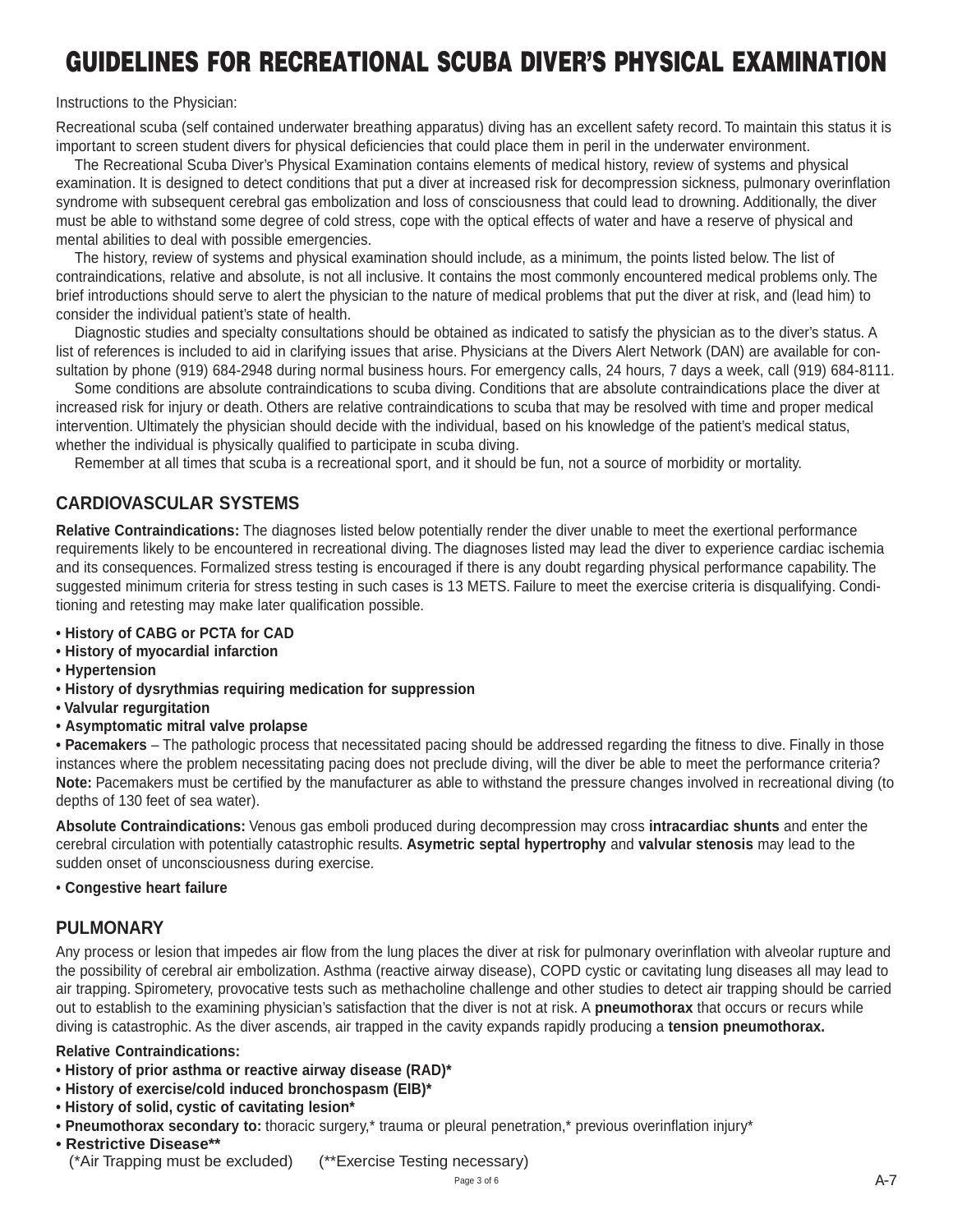**Absolute Contraindications:**

- **Active RAD (asthma), EIB, COPD or history of the same with abnormal PFT's or positive challenge**
- **Restrictive diseases with exercise impairment**
- **History of spontaneous pneumothorax**

### **NEUROLOGICAL**

Neurologic abnormalities that affect a diver's ability to perform exercise should be assessed individually based on the degree of compromise involved.

**Relative Contraindications:**

- **Migraine headaches whose symptoms or severity impair motor or cognitive function**
- **History of head injury with sequelae other than seizure**
- **Herniated nucleus pulposus**
- **Peripheral neuropathy**
- **Trigeminal neuralgia**
- **History of spinal cord or brain injury without residual neurologic deficit**
- **History of cerebral gas embolism without residual pulmonary air trapping has been excluded**
- **Cerebral palsy in the absence of seizure activity**

**Absolute Contraindications:** Abnormalities where the level of consciousness is subject to impairment put the diver at increased risk of drowning. Divers with spinal cord or brain abnormalities where perfusion is impaired are at increased risk of spinal cord or cerebral decompression sickness.

- **History of seizures other than childhood febrile seizures**
- **Intracranial tumor or aneurysm**
- **History of TIA or CVA**
- **History of spinal cord injury, disease or surgery with residual sequelae**
- **History of Type II (serious and/or central nervous system) decompression sickness with permanent neurologic deficits**

### **OTOLARYNGOLOGICAL**

Equalization of pressure must take place during ascent and descent between ambient water pressure and the external auditory canal, middle ear and paranasal sinuses. Failure of this to occur results at least in pain and in the worst case rupture of the occluded space with disabling and possible lethal consequences.

The inner ear is fluid filled and therefore noncompressible. The flexible interfaces between the middle and inner ear, the round and oval windows, are however subject to pressure changes. Previously ruptured but healed round or oval window membranes are at increased risk of rupture due to failure to equalize pressure or due to marked overpressurization during vigorous or explosive Valsalva maneuvers.

The larynx and pharynx must be free of an obstruction to airflow. The laryngeal and epiglotic structure must function normally to prevent aspiration.

Mandibular and maxillary function must be capable of allowing the patient to hold a scuba mouth piece. Individuals who have had mid-face fractures may be prone to barotrauma and rupture of the air filled cavities involved.

#### **Relative Contraindications:**

#### **• Recurrent otitis externa**

- **Significant obstruction of external auditory canal**
- **History of significant cold injury to pinna**
- **Eustachian tube dysfunction**
- **Recurrent otitis media or sinusitis**
- **History of TM perforation**
- **History of tympanoplasty**
- **History of mastoidectomy**
- **Significant conductive or sensorineural hearing impairment**
- **Facial nerve paralysis not associated with barotrauma**
- **Full prosthedontic devices**
- **History of mid-face fracture**
- **Unhealed oral surgery sites**
- **History of head and/or neck therapeutic radiation**
- **History of temperomandibular joint dysfunction**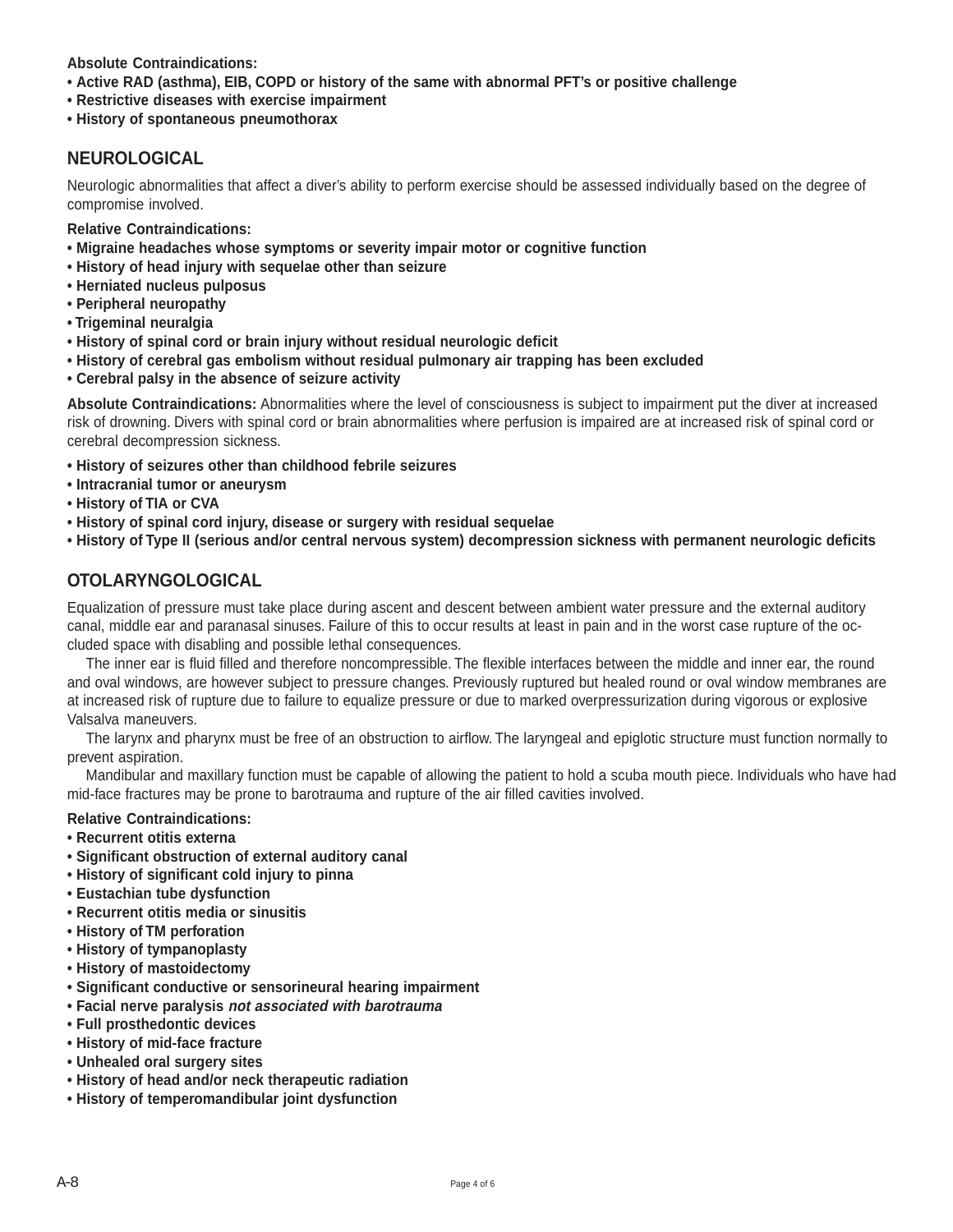**Absolute Contraindications:**

- **Monomeric TM**
- **Open TM perforation**
- **Tube myringotomy**
- **History of stapedectomy**
- **History of ossicular chain surgery**
- **History of inner ear surgery**
- **History of round window rupture**
- **Facial nerve paralysis secondary to barotrauma**
- **Inner ear disease other than presbycusis**
- **Uncorrected upper airway obstruction**
- **Laryngectomy or status post partial laryngectomy**
- **Tracheostomy**
- **Uncorrected laryngocele**
- **History of vestibular decompression sickness**

### **GASTROINTESTINAL**

**Relative Contraindications:** As with other organ systems and disease states, a process that debilitates the diver chronically may impair exercise performance. Additionally diving activity may take place in areas remote from medical care. The possibility of acute recurrences of disability or lethal symptoms must be considered.

- **Peptic ulcer disease**
- **Inflammatory bowel disease**
- **Malabsorption states**
- **Functional bowel disorders**
- **Post gastrectomy dumping syndrome**
- **Paraesophageal or hiatal hernia**

**Absolute Contraindications:** Altered anatomical relationships secondary to surgery or malformations that lead to gas trapping may cause serious problems. Gas trapped in a hollow viscous expands as the diver surfaces and can lead to rupture or in the case of the upper GI tract, emesis. Emesis underwater may lead to drowning.

- **High grade gastric outlet obstruction**
- **Chronic or recurrent small bowel obstruction**
- **Entrocutaneous fistulae that do not drain freely**
- **Esophageal diverticula**
- **Severe gastroesophageal reflux**
- **Achalasia**
- **Unrepaired hernias of the abdominal wall potentially containing bowel**

### **METABOLIC AND ENDOCRINOLOGICAL**

**Relative Contraindications:** With the exception of diabetes mellitus, states of altered hormonal or metabolic function should be assessed according to their impact on the individual's ability to tolerate the moderate exercise requirement and environmental stress of sport diving. Generally divers with altered hormonal status should be in as near an optimal physiologic state as is possible. It should be noted that obesity predisposes the individual to decompression sickness and is an indicator of poor overall physical fitness.

- **Hormonal excess or deficiency**
- **Obesity**
- **Renal insufficiency**

**Absolute Contraindications:** The potentially rapid change in level of consciousness associated with hypoglycemia in **diabetics on insulin therapy or oral anti-hypoglycemia medications** can result in drowning. Diving is therefore contraindicated.

### **PREGNANCY**

Venous gas emboli formed during decompression may result in fetal malformations. **Diving is absolutely contraindicated during any stage of pregnancy.**